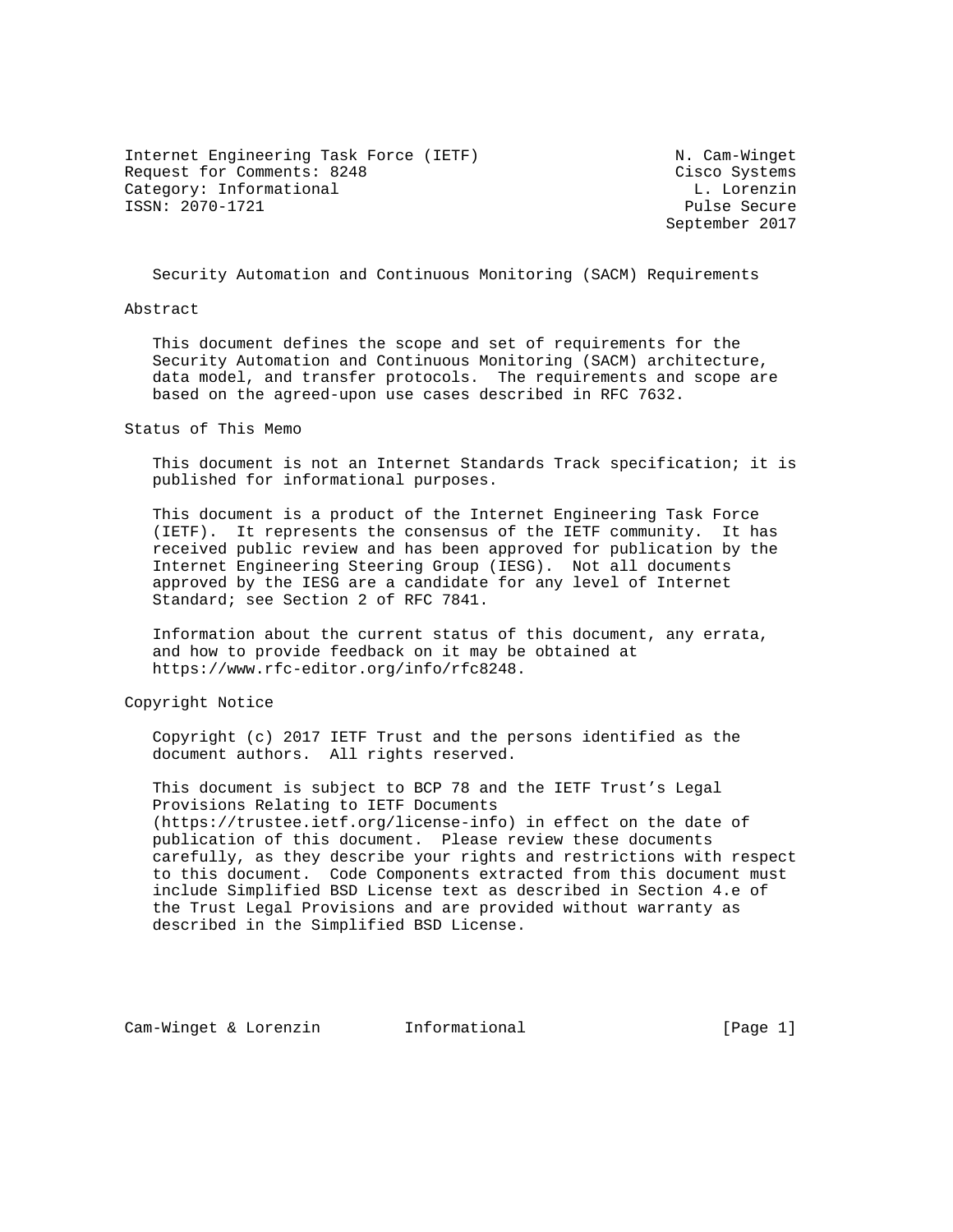Table of Contents

|                |                                                  |  |  |  |  | 2               |
|----------------|--------------------------------------------------|--|--|--|--|-----------------|
|                | Requirements Language                            |  |  |  |  | 3               |
| 2.             |                                                  |  |  |  |  | 3               |
|                | Requirements for SACM<br>2.1.                    |  |  |  |  | 4               |
|                | Requirements for the Architecture<br>2.2.        |  |  |  |  | $7\phantom{.0}$ |
|                | Requirements for the Information Model<br>2.3.   |  |  |  |  | $\mathsf{Q}$    |
|                | Requirements for the Data Model<br>2.4.          |  |  |  |  | 10              |
|                | Requirements for Data Model Operations<br>2.5.   |  |  |  |  | 12              |
|                | Requirements for SACM Transfer Protocols<br>2.6. |  |  |  |  | 14              |
| 3              |                                                  |  |  |  |  | 15              |
| 4 <sub>1</sub> |                                                  |  |  |  |  | 15              |
|                | Trust between Provider and Requestor             |  |  |  |  | 16              |
|                | Privacy Considerations<br>4.2.                   |  |  |  |  | 17              |
|                |                                                  |  |  |  |  | 18              |
|                | Normative References<br>51                       |  |  |  |  | 18              |
|                | Informative References<br>5.2.                   |  |  |  |  | 18              |
|                |                                                  |  |  |  |  | 18              |
|                |                                                  |  |  |  |  | 19              |

## 1. Introduction

 Today's environment of rapidly evolving security threats highlights the need to automate the sharing of security information (such as posture information) while protecting user information and the systems that store, process, and transmit this information. Security threats can be detected in a number of ways. The Security Automation and Continuous Monitoring (SACM) charter focuses on how to collect and share this information based on use cases that involve posture assessment of endpoints.

 Scalable and sustainable collection, expression, and evaluation of endpoint information is foundational to SACM's objectives. To secure and defend a network, one must reliably determine what devices are on the network, how those devices are configured from a hardware perspective, what software products are installed on those devices, and how those products are configured. We need to be able to determine, share, and use this information in a secure, timely, consistent, and automated manner to perform endpoint posture assessments.

 This document focuses on describing the requirements for facilitating the exchange of posture assessment information in the enterprise, in particular, for the use cases as exemplified in [RFC7632].

Cam-Winget & Lorenzin Informational [Page 2]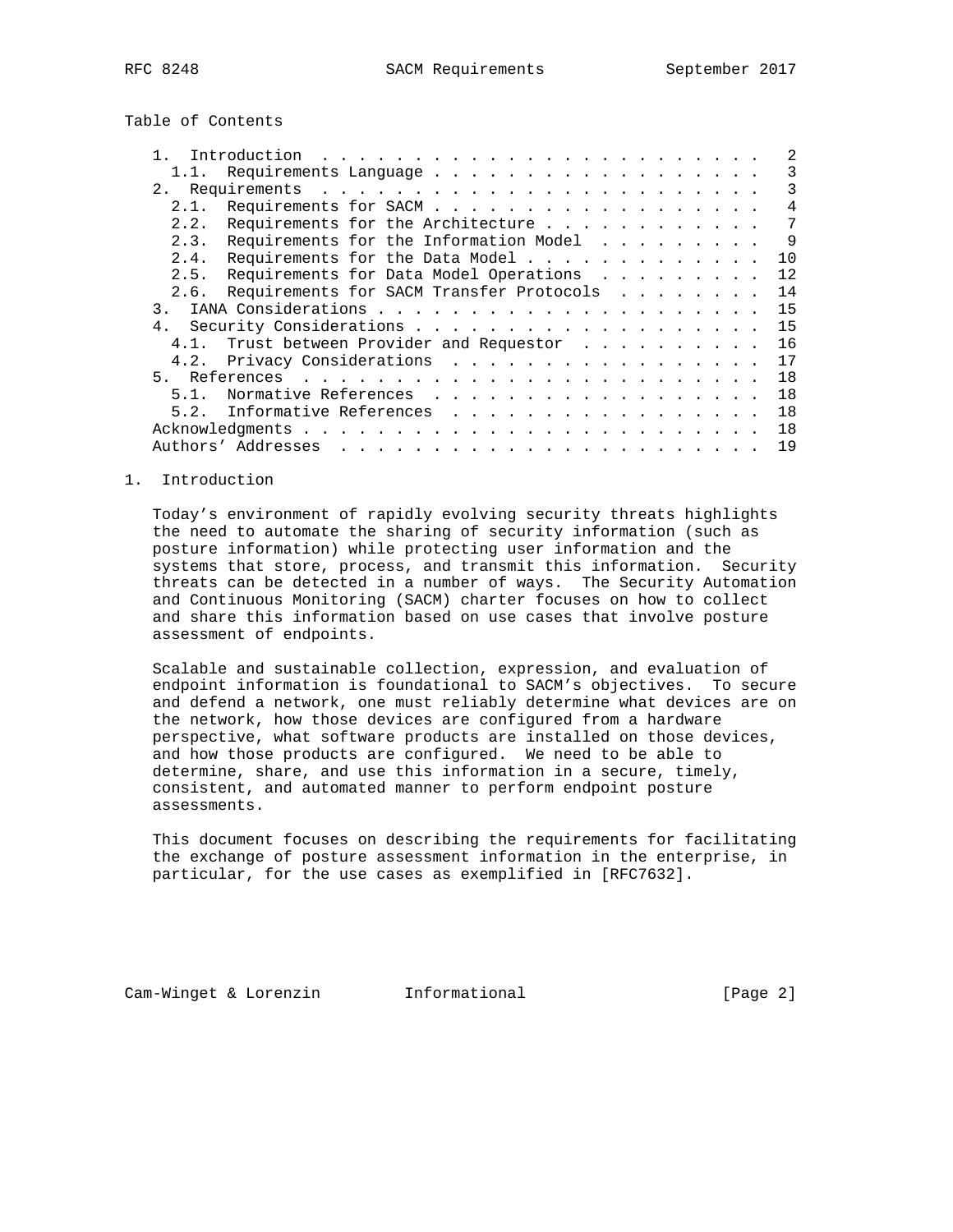As proposals are evaluated for SACM standardization, the documents describing each proposal are expected to include a section that describes how the enumerated requirements are addressed.

This document uses terminology defined in [TERMS].

1.1. Requirements Language

 Use of each capitalized word within a sentence or phrase carries the following meaning during the SACM WG's protocol selection process:

MUST - indicates an absolute requirement

MUST NOT - indicates something absolutely prohibited

SHOULD - indicates a strong recommendation of a desired result

SHOULD NOT - indicates a strong recommendation against a result

MAY - indicates a willingness to allow an optional outcome

 When the words appear in lower case, their natural language meaning is used.

2. Requirements

 This document defines requirements based on the SACM use cases described in [RFC7632]. This section describes the requirements used by SACM to assess and compare candidate data models, interfaces, and protocols. These requirements express characteristics or features that a candidate protocol, information model, or data model must be capable of offering to ensure security and interoperability.

 Multiple data models, protocols, and transfers may be employed in a SACM environment. A SACM transfer protocol is one that runs on top of transport-layer protocols such as TCP/IP or internet-layer protocols such as HTTP, carries operations (requests/responses), and moves data.

 SACM will define an architecture and information model focused on addressing the needs for determining, sharing, and using posture information securely via posture information providers and posture information consumers. With the information model defining assets and attributes to facilitate the guidance, collection, and assessment of posture, tasks that should be considered include:

 1. Asset Classification: Map the target endpoint and/or the assets on the target endpoints to asset classes. This enables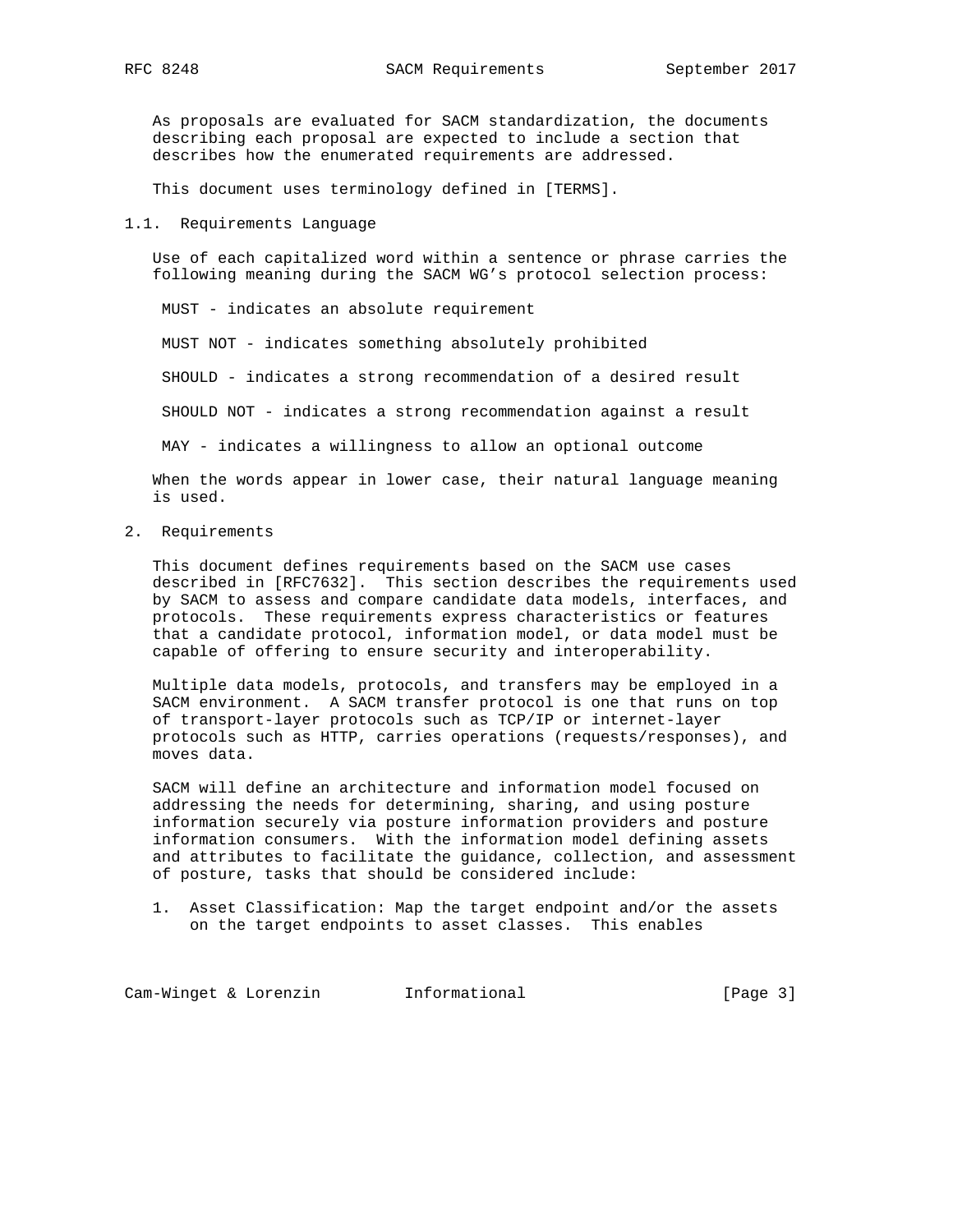identification of the attributes needed to exchange information pertaining to the target endpoint.

- 2. Attribute Definition: Define the attributes desired to be collected from each target endpoint. For instance, organizations will want to know what software is installed and its critical security attributes such as patch level.
- 3. Policy Definition: This is where an organization can express its policy for acceptable or problematic values of an endpoint attribute. The expected values of an endpoint attribute are determined for later comparison against the actual endpoint attribute values during the evaluation process. Expected values may include both values that are good as well as values that represent problems, such as vulnerabilities. The organization can also specify the endpoint attributes that are to be present for a given target endpoint.
- 4. Information Collection: Collect information (attribute values) from the target endpoint to populate the endpoint data.
- 5. Endpoint Assessment: Evaluate the actual values of the endpoint attributes against those expressed in the policy. (An evaluation result may become additional endpoint data.)
- 6. Result Reporting: Report the results of the evaluation for use by other components. Examples of the use of a report would be additional evaluation, network enforcement, vulnerability detection, and license management.

2.1. Requirements for SACM

 Many deployment scenarios can be instantiated to address the above tasks and the use cases defined in [RFC7632]. To ensure interoperability, scalability, and flexibility in any of these deployments, the following requirements are defined for proposed SACM standards:

 G-001 (Solution Extensibility): The information model, data models, protocols, and transfers defined by SACM MUST be designed to allow support for future extensions. SACM MUST allow for both standardized and proprietary extensions.

 1. The information model and programmatic interfaces (see G-012 for one example) MUST support the ability to add new operations while maintaining backwards compatibility. SACM-defined transfer protocols MUST have extensibility to allow them to transfer operations that are defined in the future.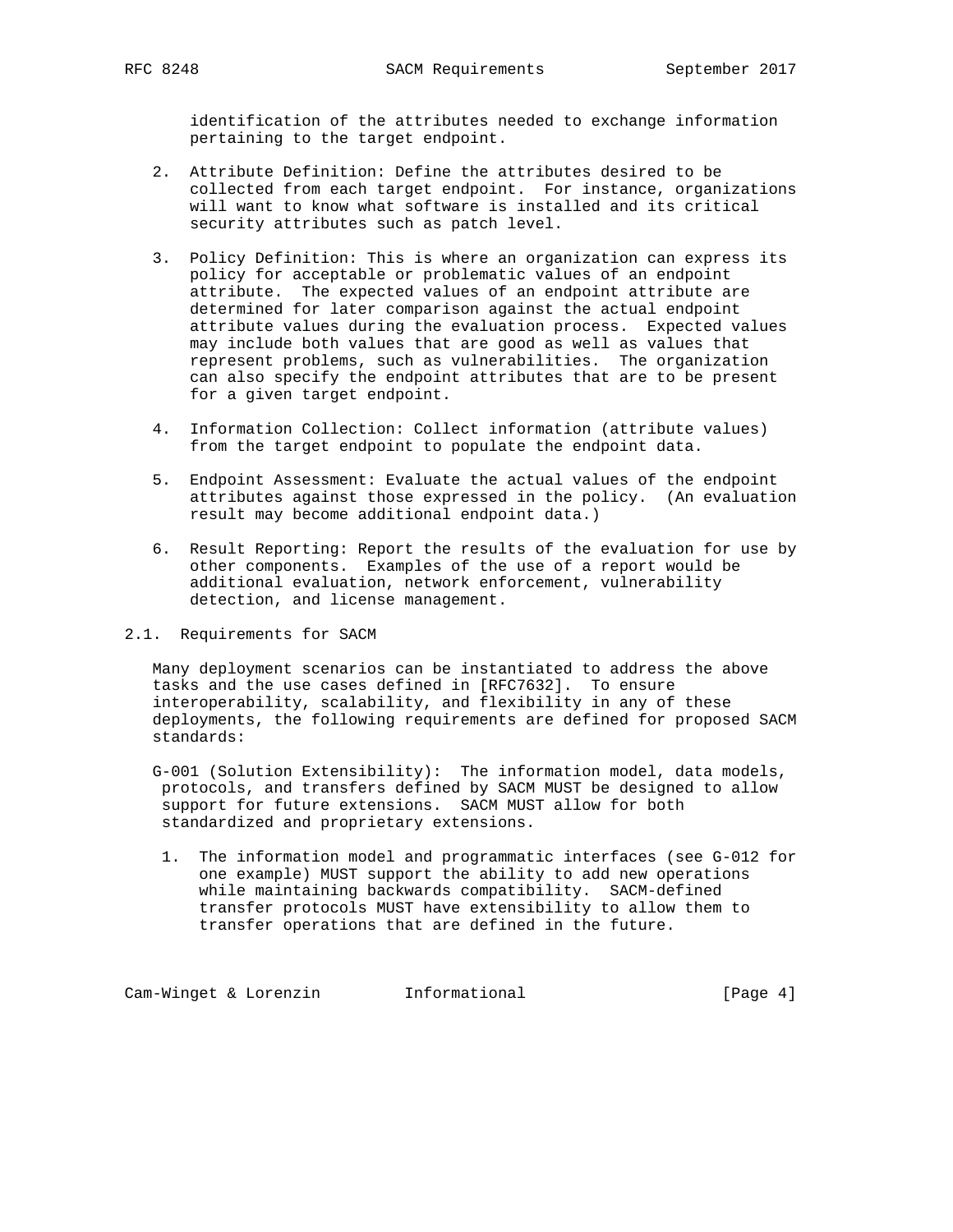- 2. The query language MUST allow for general inquiries as well as expression of specific attributes or relationships between attributes; the retrieval of specific information based on an event or on a continuous basis; and the ability to retrieve specific pieces of information, specific types or classes of information, or the entirety of available information.
- 3. The information model MUST accommodate the interoperable addition of new data types and/or schemas.

 G-002 (Interoperability): The data models, protocols, and transports MUST be specified with enough details to ensure interoperability.

 G-003 (Scalability): SACM needs to support a broad set of deployment scenarios. The data models, protocols, and transports have to be scalable unless they are specifically defined to apply to a special purpose scenario, such as constrained devices. A SACM transfer protocol standard SHOULD include a section on scalability considerations that addresses the number of endpoints and amount of information to which it can reasonably be expected to scale. Scalability must be addressed to support:

- \* Large messages: It is possible that the size of posture assessment information can vary from a single assessment that is small in size to a very large message or a very large set of assessments (up to multiple gigabytes in size).
- \* Large number of messages per second: A deployment may involve many rapid or simultaneous events that require processing, generating many messages per second.
- \* Large number of providers and consumers: A deployment may consist of a very large number of endpoints requesting and/or producing posture assessment information.
- \* Large number of target endpoints: A deployment may be managing information of a very large number of target endpoints.

 G-004 (Versatility): The data model, protocols, and transports must be suitably specified to enable implementations to fit into different deployment models and scenarios, including considerations for implementations of data models and transports operating in constrained environments. Separate solutions may be necessary to meet the needs of specific deployment models and scenarios.

 G-005 (Information Extensibility): Non-standard (implementation specific) attributes MUST be supported. A method SHOULD be defined for preventing collisions from occurring in the naming of all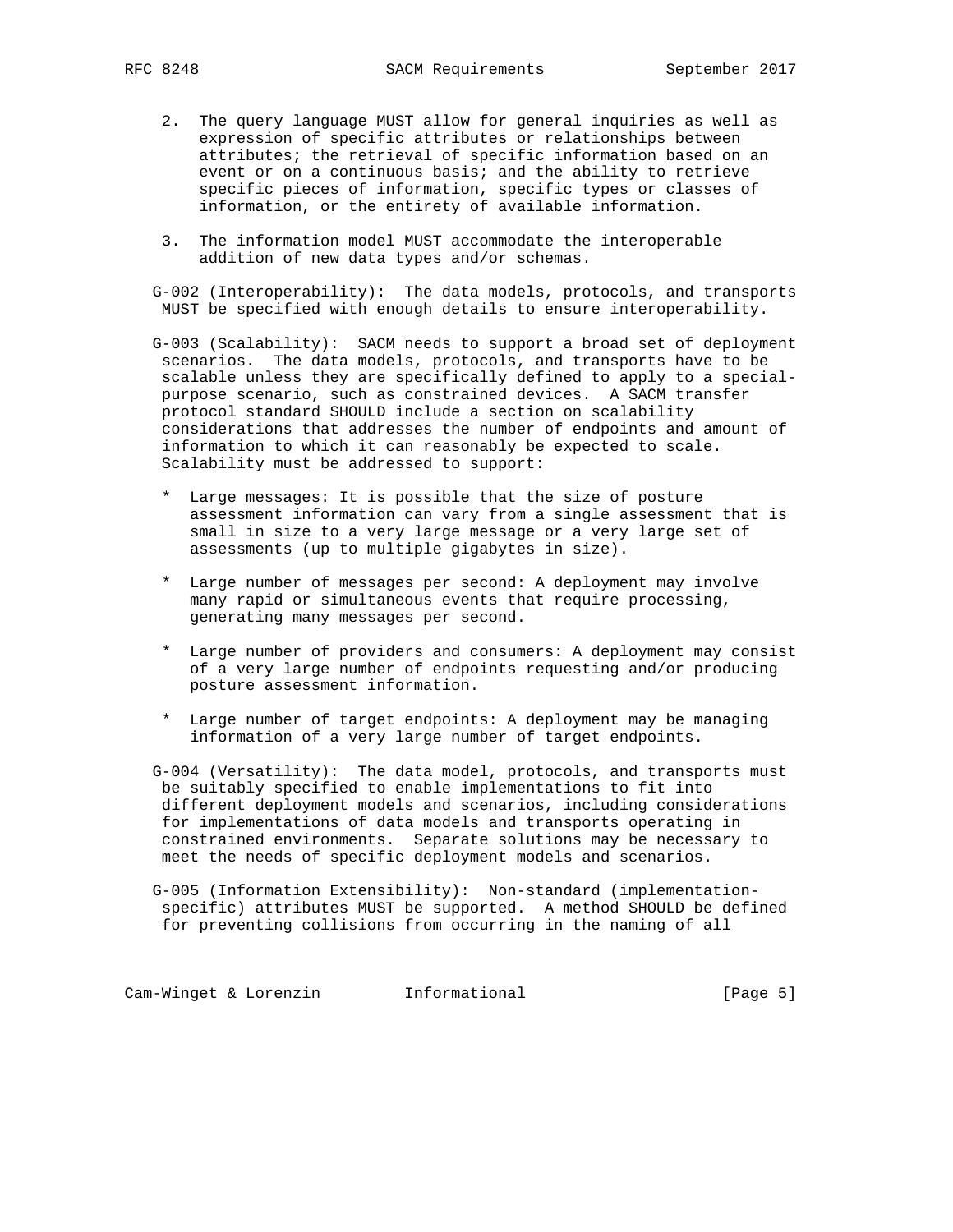attributes independent of their source. For interoperability and scope boundary, the information model MUST define the mandatory set of attributes.

- G-006 (Data Protection): To protect the information being shared, SACM components MUST protect the integrity and confidentiality of data in transit (end to end) and data at rest (as information is stored in repositories). Mechanisms for this protection are unspecified but should include industry best practices. These mechanisms are required to be available (i.e., all data-handling components must support them) but are not required to be used in all cases.
- G-007 (Data Partitioning): A method for partitioning data MUST be supported to accommodate considerations such as geographic, regulatory, operational requirements, overlay boundaries, and federation (where the data may be collected in multiple locations and either centralized or kept in the local region). Where replication of data is supported, it is required that methods exist to prevent update loops.
- G-008 (Versioning and Backward Compatibility): Announcement and negotiation of versions, inclusive of existing capabilities (such as transfer protocols, data models, specific attributes within data models, standard attribute expression sets, etc.) MUST be supported. Negotiation for both versioning and capabilities is needed to accommodate future growth and ecosystems with mixed capabilities.
- G-009 (Information Discovery): There MUST be mechanisms for components to discover what information is available across the ecosystem (i.e., a method for cataloging data available in the ecosystem and advertising it to consumers), where to go to get a specific piece of that information (i.e., which provider has the information), and what schemas are in use for organizing the information. For example, a method can be provided by which a node can locate the advertised information so that consumers are not required to have a priori knowledge to find available information.
- G-010 (Target Endpoint Discovery): SACM MUST define the means by which target endpoints may be discovered. The use case in Section 2.1.2 of [RFC7632] describes the need to discover endpoints and their composition.
- G-011 (Push and Pull Access): Three methods of data access MUST be supported: a Pull model, a solicited Push model, and an unsolicited Push model. All of the methods of data access MUST support the ability for the initiator to filter the set of posture assessment information to be delivered. Additionally, the provider of the

Cam-Winget & Lorenzin **Informational** [Page 6]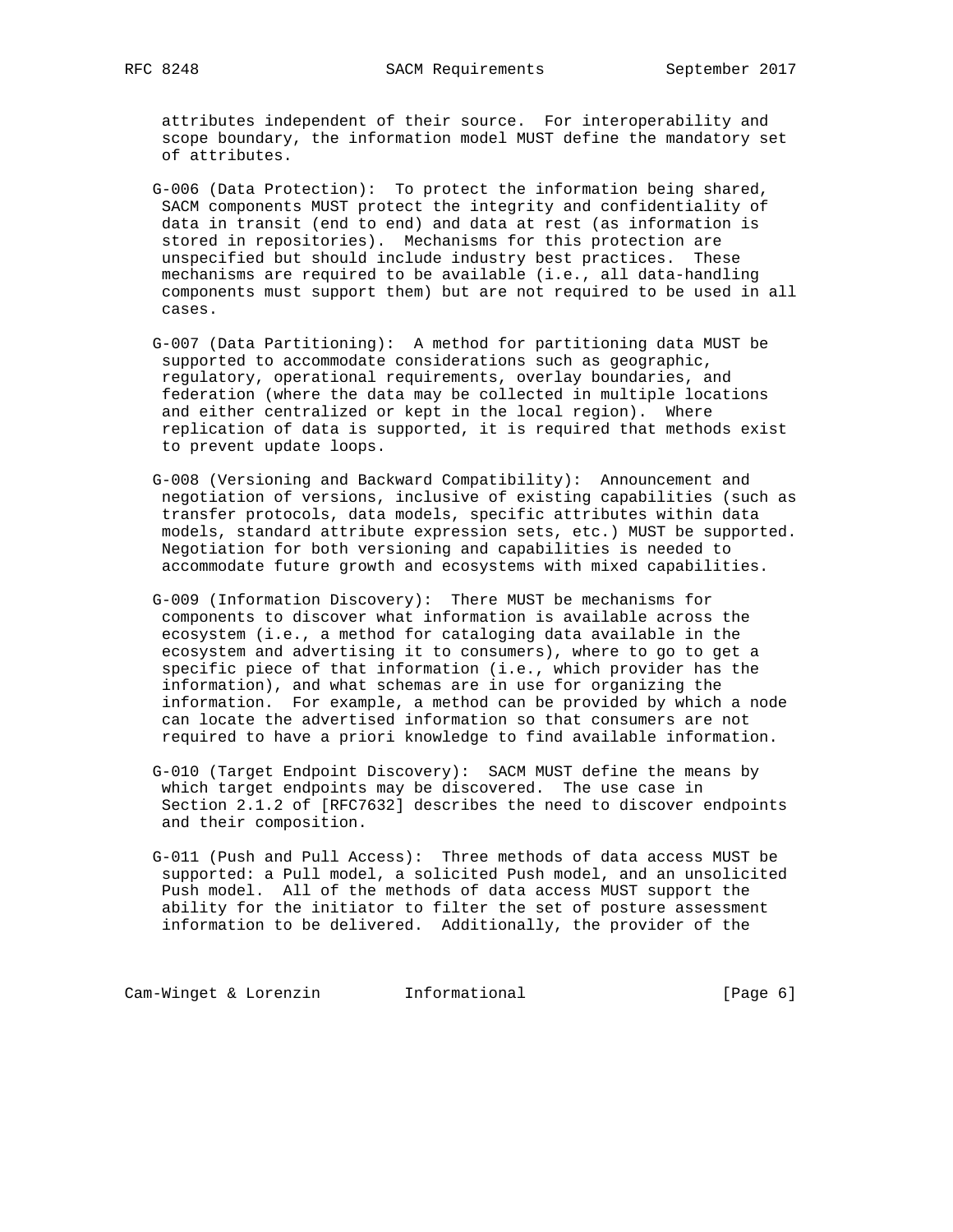information MUST be able to filter the set of posture assessment information based on the permissions of the recipient. This requirement is driven by the use cases in Sections 2.1.3 and 2.1.4 of [RFC7632].

- G-012 (SACM Component Interface): The interfaces by which SACM components communicate to share endpoint posture information MUST be well defined. That is, the interface defines the data model, SACM transfer protocols, and network transfer protocols to enable SACM components to communicate.
- G-013 (Endpoint Location and Network Topology): The SACM architecture and interfaces MUST allow for the target endpoint (network) location and network topology to be modeled and understood. Where appropriate, the data model and the interfaces SHOULD allow for discovery of the target endpoint location, network topology, or both.
- G-014 (Target Endpoint Identity): The SACM architecture and interfaces MUST support the ability of components to provide attributes that can be used to compose an identity for a target endpoint. These identities MAY be composed of attributes from one or more SACM components.
- G-015 (Data Access Control): Methods of access control must be supported to accommodate considerations such as geographic, regulatory, operational, and federations. Entities accessing or publishing data MUST identify themselves and pass access policy.
- 2.2. Requirements for the Architecture

Following are the requirements for the SACM architecture:

- ARCH-001 (Component Functions): At the simplest abstraction, the SACM architecture MUST represent the core components and interfaces needed to perform the production and consumption of posture assessment information.
- ARCH-002 (Scalability): The architectural components MUST account for a range of deployments, from very small sets of endpoints to very large deployments.
- ARCH-003 (Flexibility): The architectural components MUST account for different deployment scenarios where the architectural components may be implemented, deployed, or used within a single application, service, or network, or may comprise a federated system.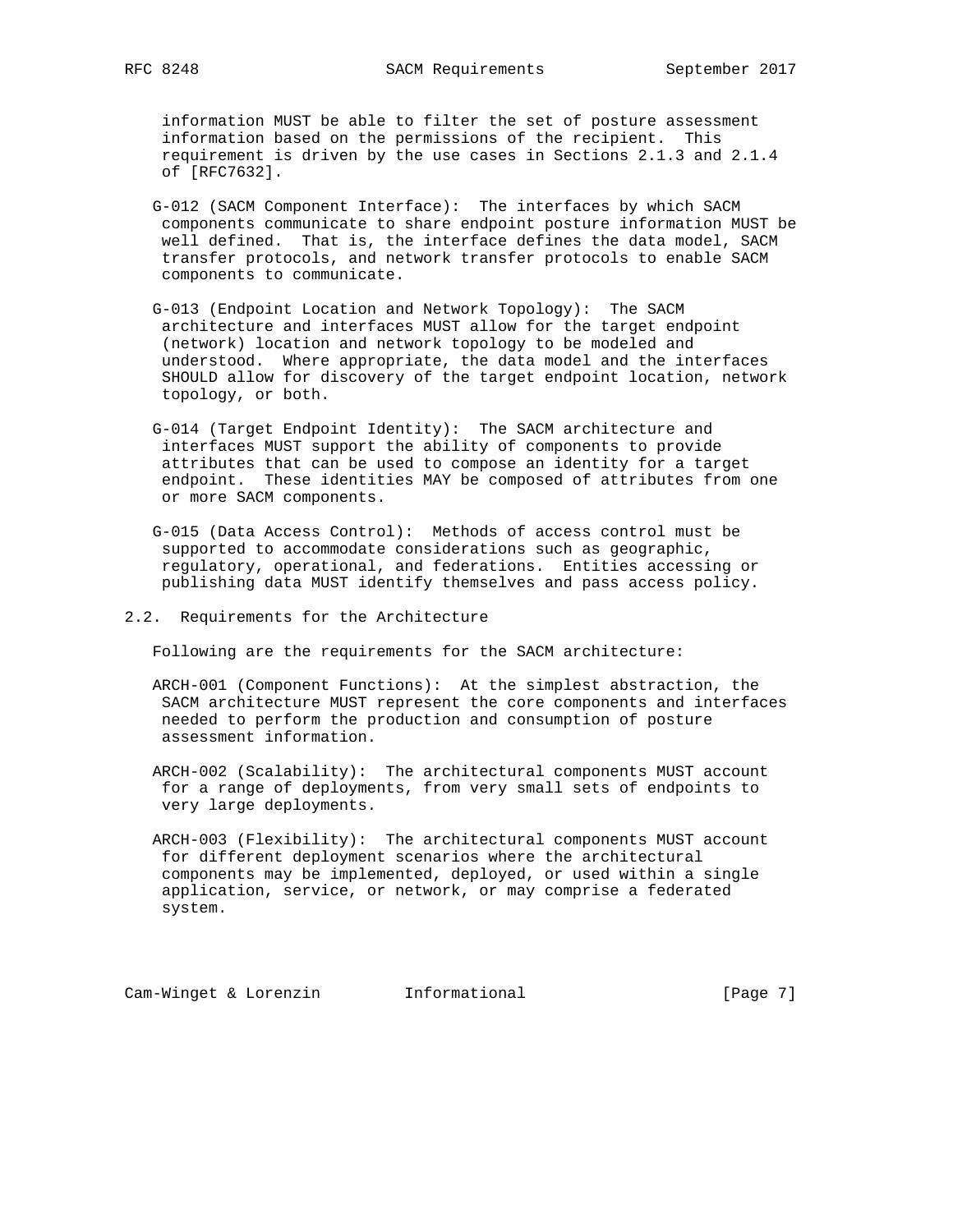- ARCH-004 (Separation of Data and Management Functions): SACM MUST define both the configuration and management of the SACM data models and protocols used to transfer and share posture assessment information.
- ARCH-005 (Topology Flexibility): Both centralized and decentralized (peer-to-peer) information exchange MUST be supported. Centralized data exchange enables use of a common data format to bridge together data exchange between diverse systems and can leverage a virtual data store that centralizes and offloads all data access, storage, and maintenance to a dedicated resource. Decentralized data exchange enables simplicity of sharing data between relatively uniform systems and between small numbers of systems, especially within a single enterprise domain. The fact that a centralized or decentralized deployment is used SHOULD be invisible to a consumer. However, there may be cases where the producer chooses to include that information due to consumer preference.
- ARCH-006 (Capability Negotiation): Announcement and negotiation of functional capabilities (such as authentication protocols, authorization schemes, data models, transfer protocols, etc.) MUST be supported, enabling a SACM component to make inquiries about the capabilities of other components in the SACM ecosystem.
- ARCH-007 (Role-Based Authorization): The SACM architecture MUST be capable of effecting role-based authorization. Distinction of endpoints capable of and authorized to provide or consume information is required to address appropriate access controls.
- ARCH-008 (Context-Based Authorization): The SACM architecture MUST be capable of effecting context-based authorization. Different policies (e.g., business, regulatory, etc.) might specify what data may be exposed to, or shared by, consumers based on one or more attributes of the consumer. The policy might specify that consumers are required to share specific information either back to the system or to administrators.
- ARCH-009 (Time Synchronization): Actions or decisions based on time sensitive data (such as user logon/logoff, endpoint connection/ disconnection, endpoint behavior events, etc.) are all predicated on a synchronized understanding of time. The SACM architecture MUST provide a mechanism for all components to synchronize time. A mechanism for detecting and reporting time discrepancies SHOULD be provided by the architecture and reflected in the information model.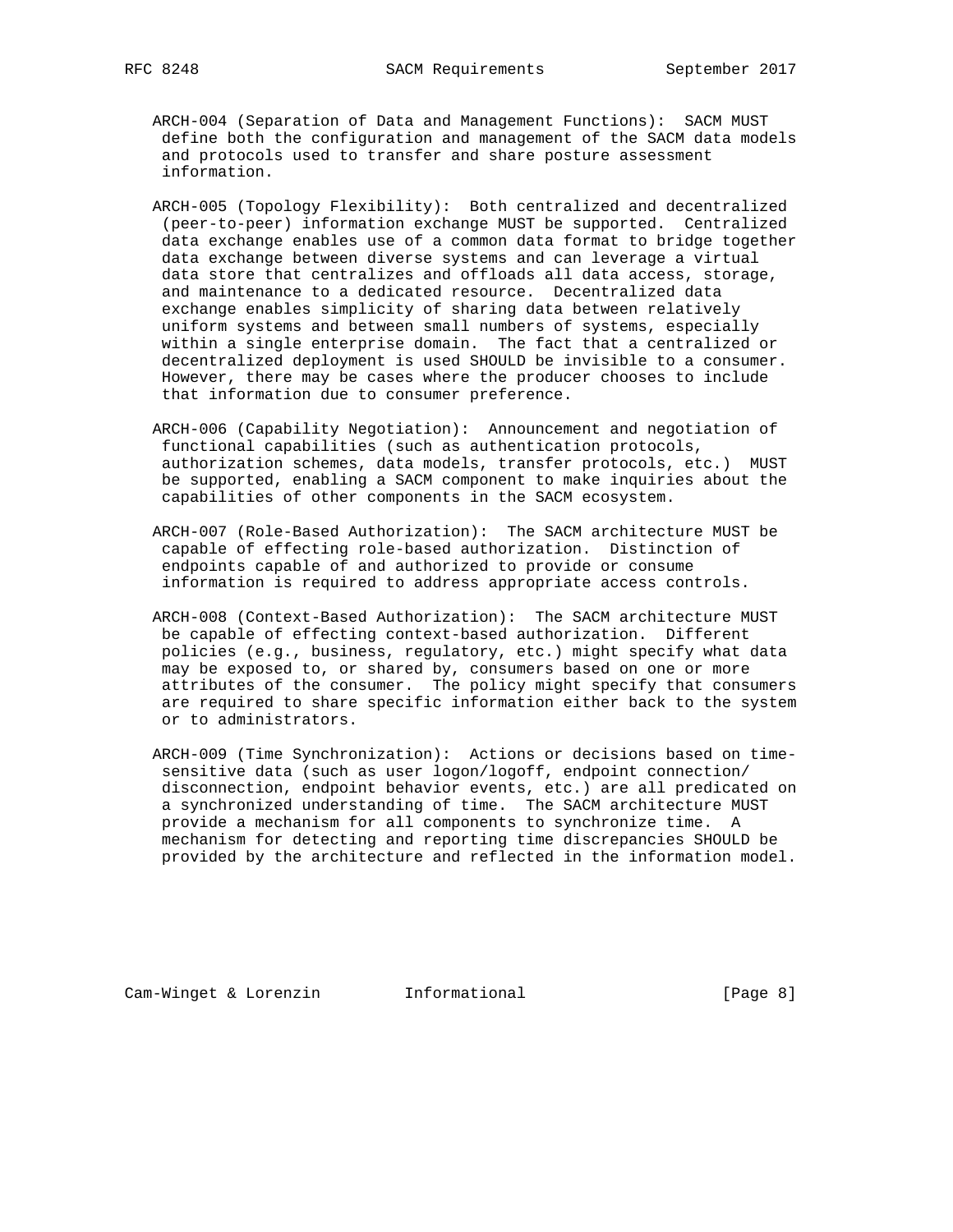# 2.3. Requirements for the Information Model

 The SACM information model represents the abstracted representation for posture assessment information to be communicated. SACM data models must adhere to and comply with the SACM information model. The requirements for the SACM information model include:

 IM-001 (Extensible Attribute Vocabulary): The information model MUST define a minimum set of attributes for communicating posture information, to ensure interoperability between data models. (Individual data models may define attributes beyond the mandatory to-implement minimum set.) The attributes should be defined with a clear mechanism for extensibility to enable data models to adhere to SACM's required attributes as well as allow for their own extensions. The attribute vocabulary should be defined with a clear mechanism for extensibility to enable future versions of the information model to be interoperably expanded with new attributes.

- IM-002 (Posture Data Publication): The information model MUST allow for the data to be provided by a SACM component either solicited or unsolicited. No aspect of the information model should be dependent upon or assume a Push or Pull model of publication.
- IM-003 (Data Model Negotiation): SACM's information model MUST allow support for different data models, data model versions, and different versions of the operations on the data models and transfer protocols. The SACM information model MUST include the ability to discover and negotiate the use of a particular data model or any data model.
- IM-004 (Data Model Identification): The information model MUST provide a means to uniquely identify each data model. The identifier MUST contain both an identifier of the data model and a version indicator for the data model. The identifiers SHOULD be decomposable so that a customer can query for any version of a specific data model and compare returned values for older or newer than a desired version.
- IM-005 (Data Lifetime Management): The information model MUST provide a means to allow data models to include data lifetime management. The information model must identify attributes that can allow data models to, at minimum, identify the data's origination time and expected time of next update or data longevity (how long the data should be assumed to still be valid).
- IM-006 (Singularity and Modularity): The SACM information model MUST be singular (i.e., there is only one information model, not multiple alternative information models from which to choose) and MAY be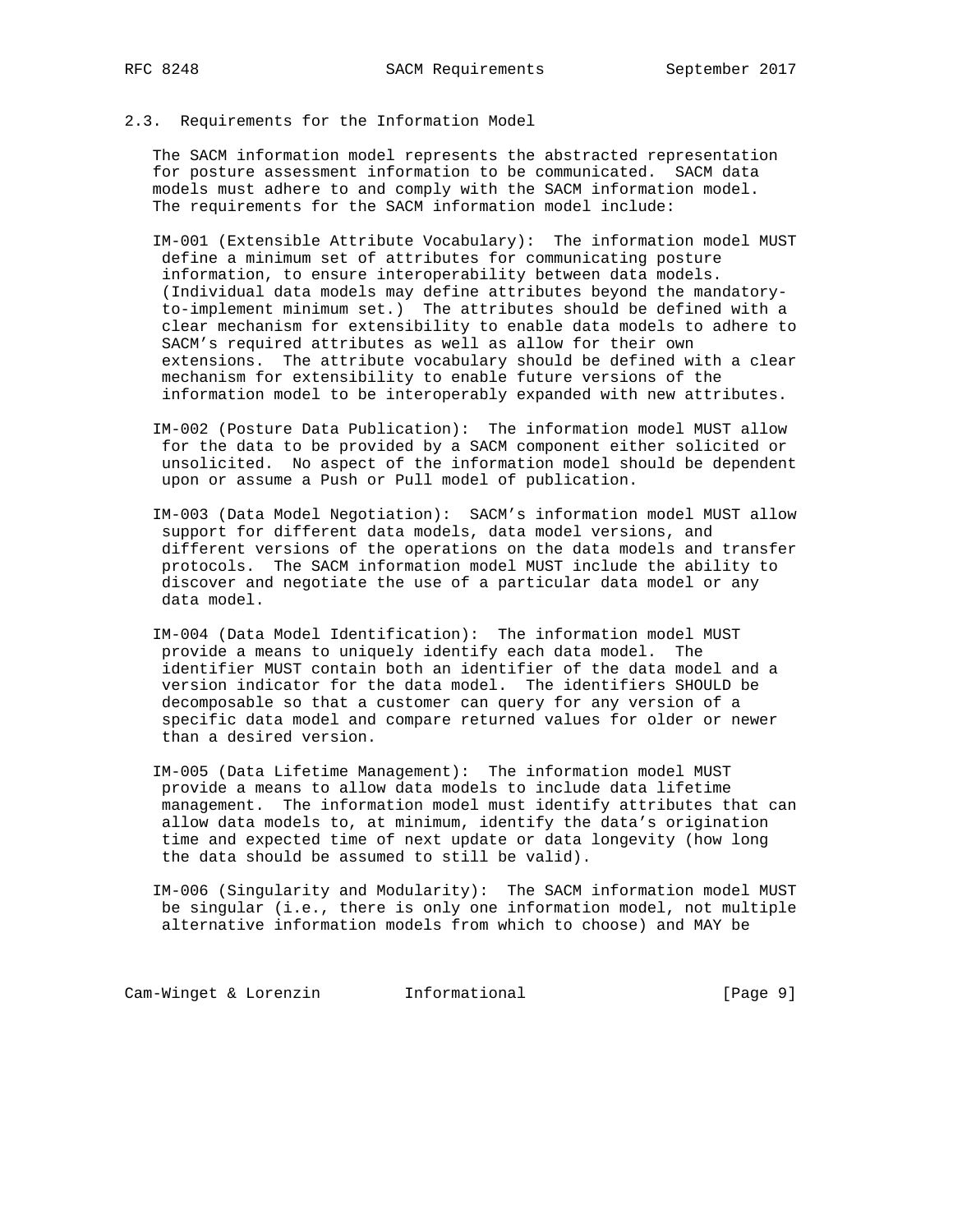modular (a conjunction of several subcomponents) for ease of maintenance and extension. For example, endpoint identification could be an independent subcomponent of the information model, to simplify updating of endpoint identification attributes.

2.4. Requirements for the Data Model

 The SACM information model represents an abstraction for "what" information can be communicated and "how" it is to be represented and shared. It is expected that as applications may produce posture assessment information, they may share it using a specific data model. Similarly, applications consuming or requesting posture assessment information may require that it be based on a specific data model. Thus, while there may exist different data models and schemas, they should adhere to the SACM information model and meet the requirements defined in this section.

The specific requirements for candidate data models include:

- DM-001 (Element Association): A SACM information model consists of a set of SACM information model elements. A SACM data model MUST be derived from the SACM information model. A SACM data model consists of a set of SACM data model elements. In this derivation, a SACM data model element MAY map to one or more SACM information model elements. In addition, a SACM data model MAY include additional data model elements that are not associated with any SACM information model elements.
- DM-002 (Data Model Structure): The data model can be structured either as one single module or separated into modules and submodules that allow for references between them. The data model structure MAY reflect structure in the information model but does not need to. For example, the data model might use one module to define endpoints, and that module might reference other modules that describe the various assets associated with the endpoint. Constraints and interfaces might further be defined to resolve or tolerate ambiguity in the references (e.g., the same IP address used in two separate networks).
- DM-003 (Search Flexibility): The search interfaces and actions MUST include the ability to start a search anywhere within a data model structure and the ability to search based on patterns ("wildcard searches") as well as specific data elements.
- DM-004 (Full vs. Partial Updates): The data model SHOULD include the ability to allow providers of data to provide the data as a whole or when updates occur. For example, a consumer can request a full update on initial engagement, then request to receive deltas

Cam-Winget & Lorenzin **Informational** [Page 10]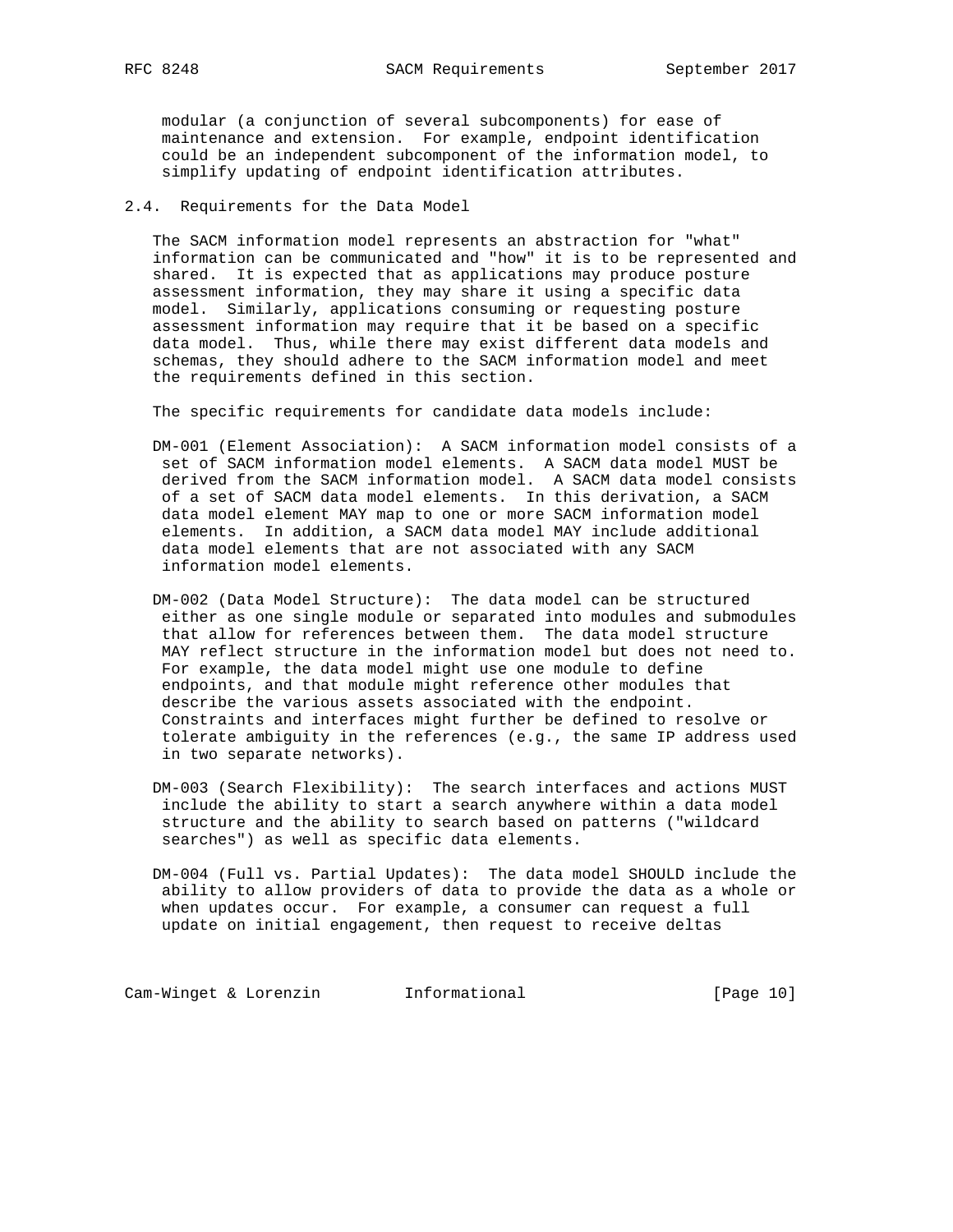(updates containing only the changes since the last update) on an ongoing basis as new data is generated.

- DM-005 (Loose Coupling): The data model SHOULD allow for a loose coupling between the provider and the consumer, such that the consumer can request information without being required to request it from a specific provider, and a provider can publish information without having a specific consumer targeted to receive it.
- DM-006 (Data Cardinality): The data model MUST describe their constraints (e.g., cardinality). As posture information and the tasks for collection, aggregation, or evaluation could comprise one or more attributes, interfaces and actions MUST allow and account for such cardinality and for conditional, optional, or mandatory attributes.
- DM-007 (Data Model Negotiation): The interfaces and actions in the data model MUST include capability negotiation to enable discovery of supported and available data types and schemas.
- DM-008 (Data Origin): The data model MUST include the ability for consumers to identify the data origin (provider that collected the data).
- DM-009 (Origination Time): The data model SHOULD allow the provider to include the information's origination time.
- DM-010 (Data Generation): The data model MUST allow the provider to include attributes defining how the data was generated (e.g., self reported, reported by aggregator, scan result, etc.).
- DM-011 (Data Source): The data model MUST allow the provider to include attributes identifying the data source (target endpoint from which the data was collected), e.g., hostname, domain (DNS) name, or application name.
- DM-012 (Data Updates): The data model SHOULD allow the provider to include attributes defining whether the information provided is a delta, partial, or full set of information.
- DM-013 (Multiple Collectors): The data model MUST support the collection of attributes by a variety of collectors, including internal collectors, external collectors with an authenticated relationship with the endpoint, and external collectors based on network and other observers.

 DM-014 (Attribute Extensibility): All of the use cases in Section 2 of [RFC7632] describe the need for an attribute dictionary. With

Cam-Winget & Lorenzin **Informational Informational** [Page 11]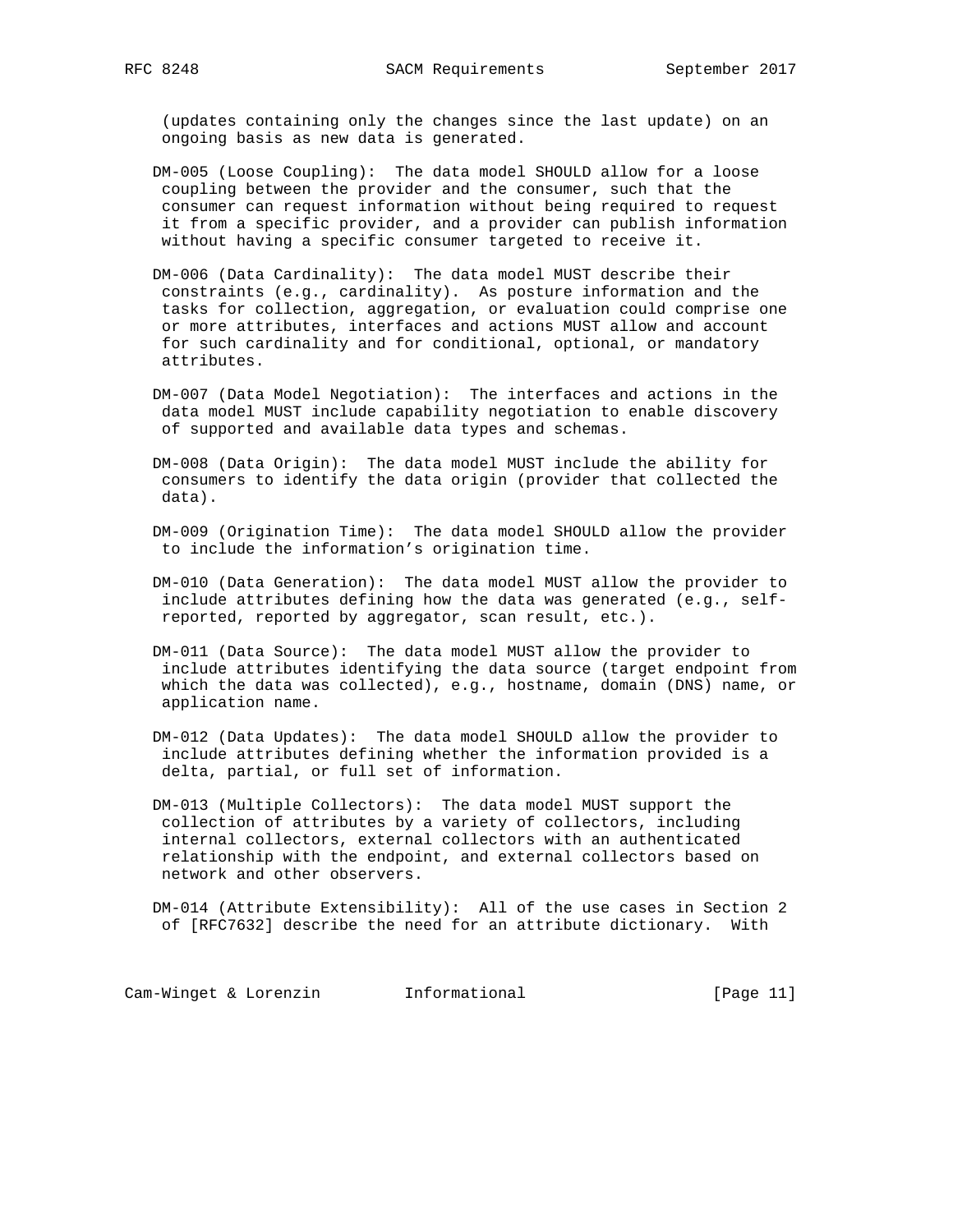SACM's scope focused on posture assessment, the data model attribute collection and aggregation MUST have a well-understood set of attributes inclusive of their meaning or usage intent. The data model MUST include all attributes defined in the information model and MAY include additional attributes beyond those found in the information model. Additional attributes MUST be defined in accordance with the extensibility framework provided in the information model (see IM-001).

 DM-015 (Solicited vs. Unsolicited Updates): The data model MUST enable a provider to publish data either solicited (in response to a request from a consumer) or unsolicited (as new data is generated, without a request required). For example, an external collector can publish data in response to a request by a consumer for information about an endpoint, or it can publish data as it observes new information about an endpoint, without any specific consumer request triggering the publication; a compliance-server provider may publish endpoint posture information in response to a request from a consumer (solicited), or it may publish posture information driven by a change in the posture of the endpoint (unsolicited).

 DM-016 (Transfer Agnostic): The data model MUST be transfer agnostic, to allow for the data operations to leverage the most appropriate SACM transfer protocol.

2.5. Requirements for Data Model Operations

 Posture information data adhering to a data model must also provide interfaces that include operations for access and production of the data. Operations requirements are distinct from transfer requirements in that operations requirements are requirements on the application performing requests and responses, whereas transfer requirements are requirements on the transfer protocol carrying the requests and responses. The specific requirements for such operations include:

 OP-001 (Time Synchronization): Request and response operations MUST be timestamped, and published information SHOULD capture time of publication. Actions or decisions based on time-sensitive data (such as user logon/logoff, endpoint connection/disconnection, endpoint behavior events, etc.) are all predicated on a synchronized understanding of time. A method for detecting and reporting time discrepancies SHOULD be provided.

 OP-002 (Collection Abstraction): Collection is the act of a SACM component gathering data from a target endpoint. The request for a data item MUST include enough information to properly identify the item to collect, but the request shall not be a command to directly

Cam-Winget & Lorenzin **Informational** [Page 12]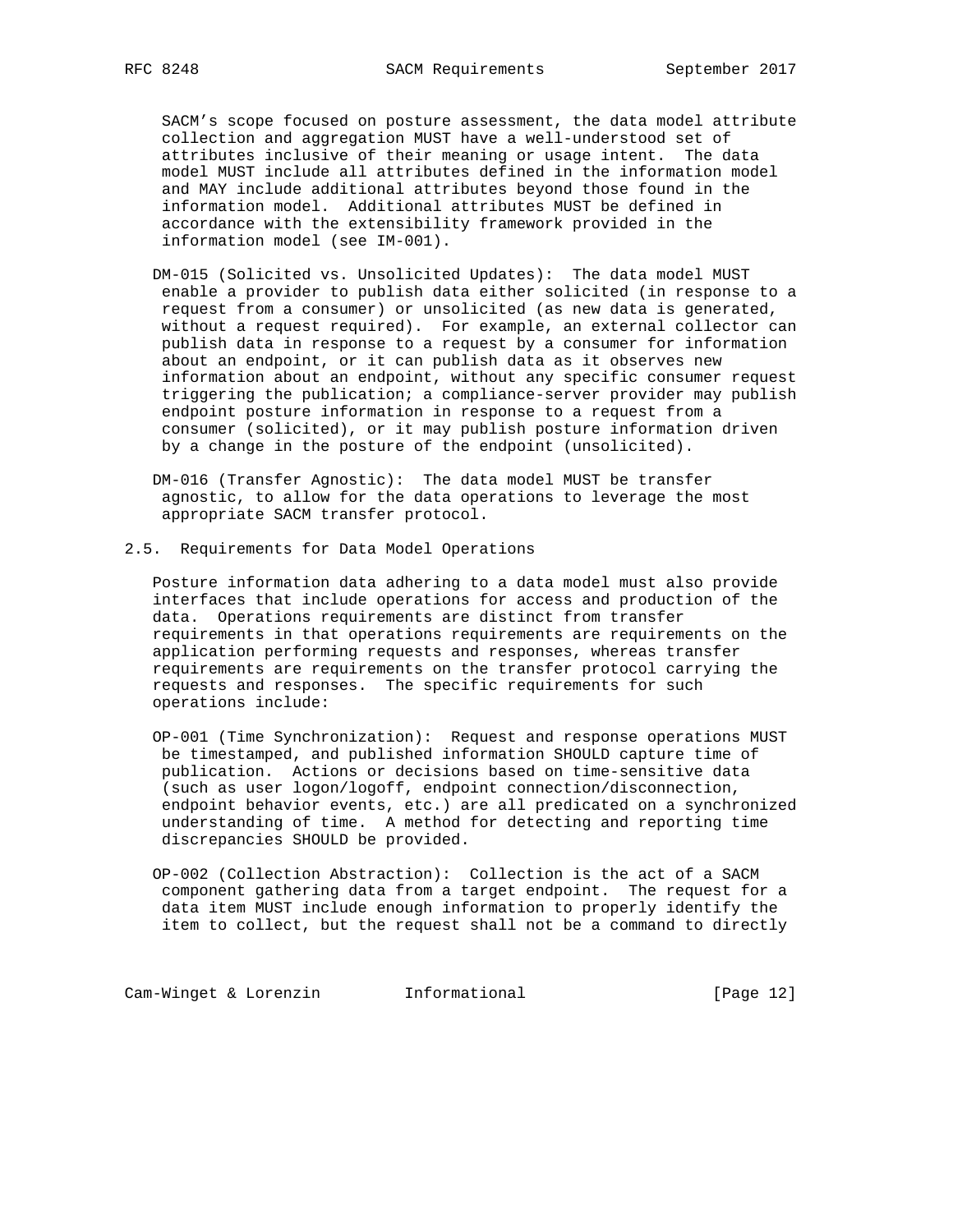execute nor be directly applied as arguments to a command. The purpose of this requirement is primarily to reduce the potential attack vectors but has the additional benefit of abstracting the request for collection from the collection method, thereby allowing more flexibility in how collection is implemented.

- OP-003 (Collection Composition): A collection request MAY be composed of multiple collection requests (which yield collected values). The desire for multiple values MUST be expressed as part of the collection request, so that the aggregation can be resolved at the point of collection without having to interact with the requestor. This requirement should not be interpreted as preventing a collector from providing attributes that were not part of the original request.
- OP-004 (Attribute-Based Query): A query operation is the act of requesting data from a provider. Query operations SHOULD be based on a set of attributes. Query operations MUST support both a query for specific attributes and a query for all attributes. The use case in Section 2.1.2 of [RFC7632] describes the need for the data model to support a query operation based on a set of attributes to facilitate collection of information such as posture assessment, inventory (of endpoints or endpoint components), and configuration checklist.
- OP-005 (Information-Based Query with Filtering): The query operation MUST support filtering. The use case in Section 2.1.3 of [RFC7632] describes the need for the data model to support the means for the information to be collected through a query mechanism. Furthermore, the query operation requires filtering capabilities to allow for only a subset of information to be retrieved. The query operation MAY be a synchronous request or asynchronous request.
- OP-006 (Operation Scalability): The operation resulting from a query operation MUST be able to handle the return and receipt of large amounts of data. The use case in Section 2.1.4 of [RFC7632] describe the need for the data model to support scalability. For example, the query operation may result in a very large set of attributes as well as a large set of targets.
- OP-007 (Data Abstraction): The data model MUST allow a SACM component to communicate what data was used to construct the target endpoint's identity, so that other SACM components can determine whether they are constructing an equivalent target endpoint (and its identity) and whether they have confidence in that identity. SACM components SHOULD have interfaces defined to transmit this data directly or to refer to where the information can be retrieved.

Cam-Winget & Lorenzin **Informational** [Page 13]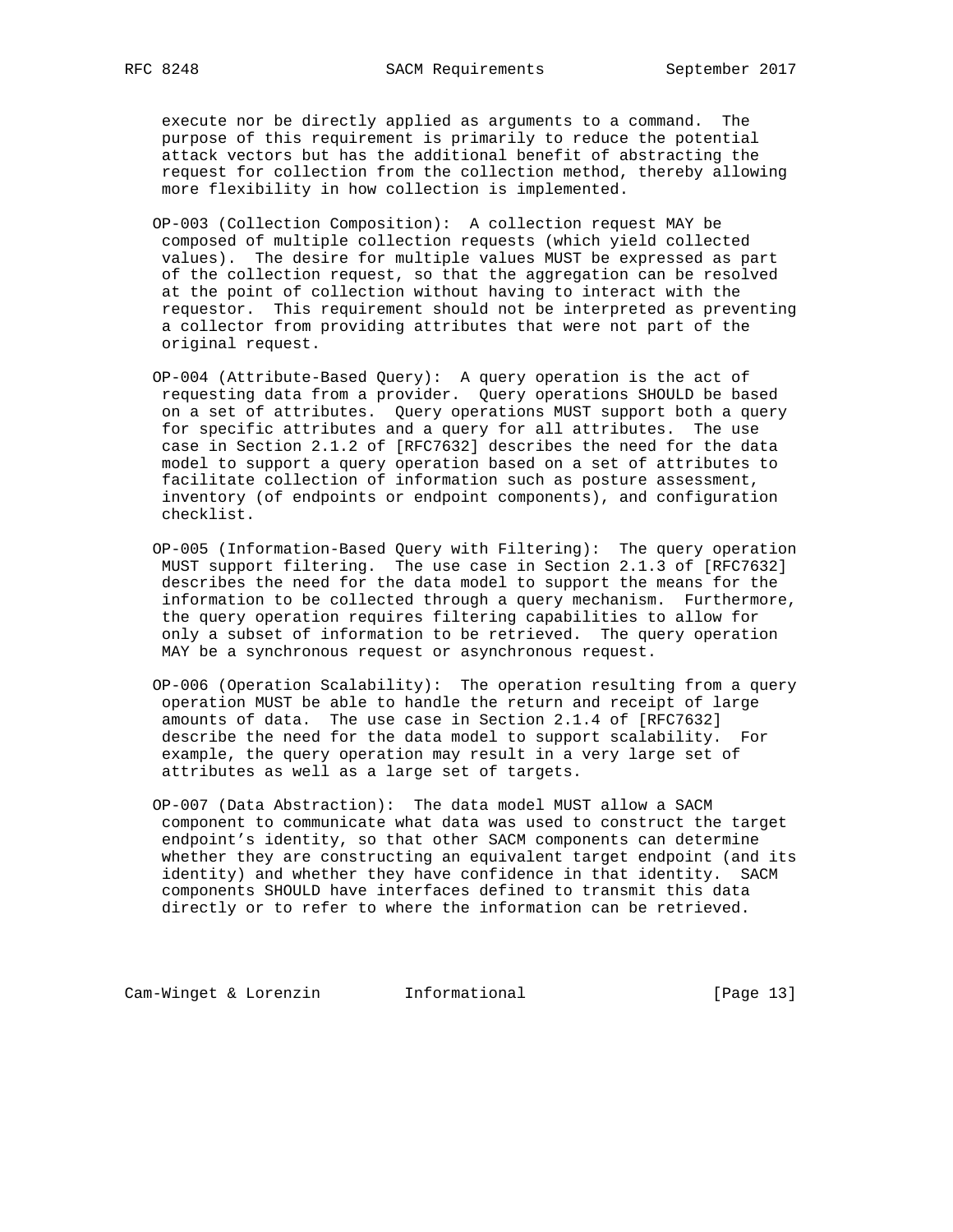OP-008 (Provider Restriction): Request operations MUST include the ability to restrict the data to be provided by a specific provider or a provider with specific characteristics. Response operations MUST include the ability to identify the provider that supplied the response. For example, a SACM consumer should be able to request that all of the data come from a specific provider by identity (e.g., Provider A) or from a provider that is in a specific location (e.g., in the Boston office).

## 2.6. Requirements for SACM Transfer Protocols

 The term "SACM transfer protocol" is intended to be distinguished from underlying transport- and internet-layer protocols such as TCP/ IP or operating at an application-layer protocol such as HTTP. The SACM transfer protocol is focused on moving data and performing necessary access control operations; it is agnostic to the data model operations.

The requirements for SACM transfer protocols include:

- T-001 (Multiple Transfer Protocol Support): SACM transfer protocols will vary depending on the deployment model that relies on different transfer-layer requirements, different device capabilities, and system configurations dealing with connectivity. For example, where posture attributes may be collected directly from an endpoint using the Network Endpoint Assessment (NEA) model [RFC5209], different transports may be defined to collect them using Posture Transport Protocol for Extensible Authentication Protocol Tunnel Methods (PT- EAP) [RFC7171] or Posture Transport Protocol over TLS (PT-TLS) [RFC6876], depending on the deployment scenario.
- T-002 (Data Integrity): SACM transfer protocols MUST be able to ensure data integrity for data in transit.
- T-003 (Data Confidentiality): SACM transfer protocols MUST be able to support data confidentiality. SACM transfer protocols MUST ensure data protection for data in transit (e.g., by encryption) to provide confidentiality, integrity, and robustness against protocol based attacks. Note that while the transfer MUST be able to support data confidentiality, implementations MAY provide a configuration option that enables and disables confidentiality in deployments. Protection for data at rest is not in scope for transfer protocols. Data protection MAY be used for both privacy and non-privacy scenarios.

 T-004 (Transfer Protection): SACM transfer protocols MUST be capable of supporting mutual authentication and replay protection.

Cam-Winget & Lorenzin **Informational** [Page 14]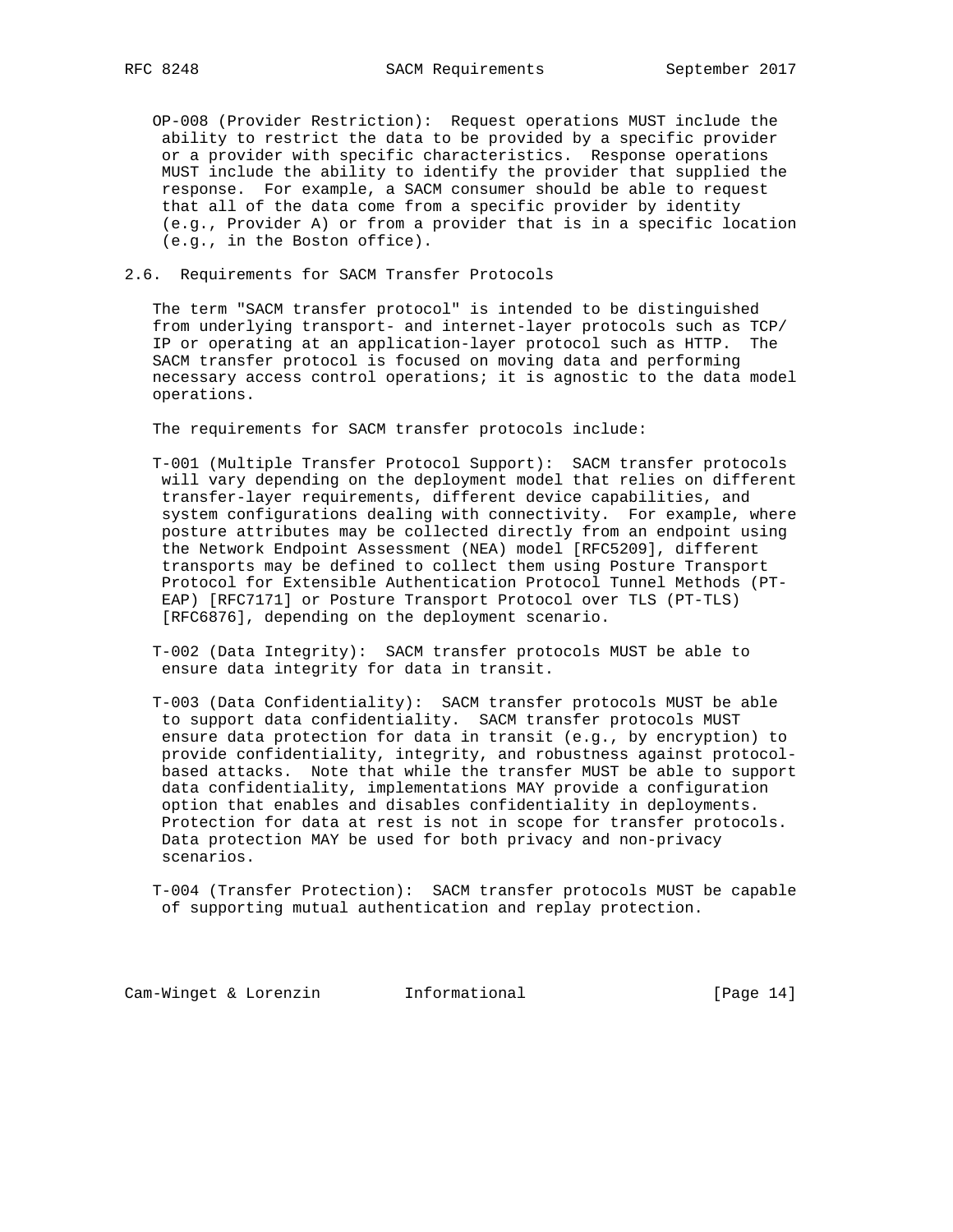- T-005 (Transfer Reliability): SACM transfer protocols MUST provide reliable delivery of data. This includes the ability to perform fragmentation and reassembly and to detect replays. The SACM transfer may take advantage of reliability features in the network transport; however, the network transport may be unreliable (e.g., UDP), in which case the SACM transfer running over the unreliable network transport is responsible for ensuring reliability (i.e., by provisions such as confirmations and retransmits).
- T-006 (Transfer-Layer Requirements): Each SACM transfer protocol MUST clearly specify the transport-layer requirements it needs to operate correctly. Examples of items that may need to be specified include connectivity requirements, replay requirements, data link encryption requirements, and/or channel-binding requirements. These requirements are needed in order for deployments to be done correctly.
- T-007 (Transfer Protocol Adoption): SACM SHOULD, where reasonably possible, leverage and use existing IETF transfer protocols versus defining new ones.
- 3. IANA Considerations

This document does not require any IANA actions.

4. Security Considerations

 This document defines the requirements for SACM. As such, it is expected that several data models, protocols, and transfer protocols may be defined or reused from already-existing standards.

 To address security and privacy considerations, the data model, protocols, and transports must consider authorization based on consumer function and privileges, to only allow authorized consumers and providers to access specific information being requested or published.

 To enable federation across multiple entities (such as across organizational or geographic boundaries), authorization must also extend to infrastructure elements themselves, such as central controllers, brokers, and data repositories.

 In addition, authorization needs to extend to specific information or resources available in the environment. In other words, authorization is based on the subject (the information requestor), the provider (the information responder), the object (the endpoint the information is being requested on), and the attribute (what piece

Cam-Winget & Lorenzin **Informational Informational** [Page 15]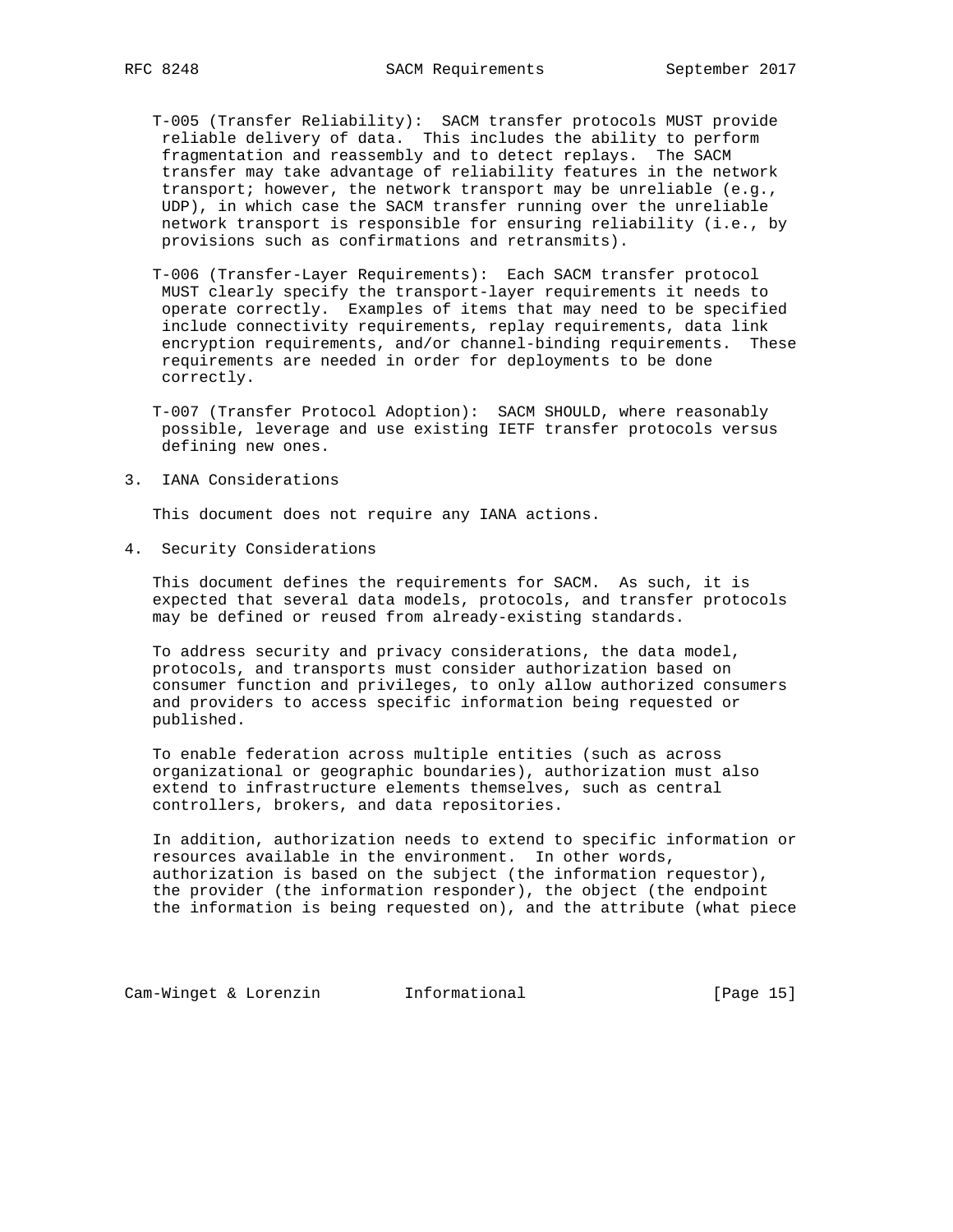of data is being requested). The method by which this authorization is applied is unspecified.

 SACM's charter focuses on the workflow orchestration and the sharing of posture information for improving the efficacy of security applications such as compliance, configuration, assurance, and other threat and vulnerability reporting and remediation systems. While the goal is to facilitate the flow of information securely, it is important to note that participating endpoints may not be cooperative or trustworthy.

## 4.1. Trust between Provider and Requestor

 The information given from the provider to a requestor may come with different levels of trustworthiness given the different potential deployment scenarios and compromise at the provider, the requesting consumer, or devices that are involved in the transfer between the provider and requestor. This section will describe the different considerations that may reduce the level of trustworthiness of the information provided.

 In the information transfer flow, it is possible that some of the devices may serve as proxies or brokers and, as such, may be able to observe the communications flowing between an information provider and requestor. Without appropriate protections, it is possible for these proxies and brokers to inject and affect man-in-the-middle attacks.

 In general, it is common to distrust the network service provider, unless the full hop-by-hop communications process flow is well understood. As such, the posture information provider should protect the posture information data it provides as well as the transfer it uses. Similarly, while there may be providers whose goal is to openly share its information, there may also be providers whose policy is to grant access to certain posture information based on its business or regulatory policy. In those situations, a provider may require full authentication and authorization of the requestor (or set of requestors) and share only the authorized information to the authenticated and authorized requestors.

 Beyond distrusting the network service provider, a requestor must also take into account that the information received from the provider may have been communicated through an undetermined network communications system. That is, the posture information may have traversed through many devices before reaching the requestor. SACM specifications should provide the means for verifying data origin and data integrity and, at minimum, provide endpoint authentication and transfer integrity.

Cam-Winget & Lorenzin **Informational** [Page 16]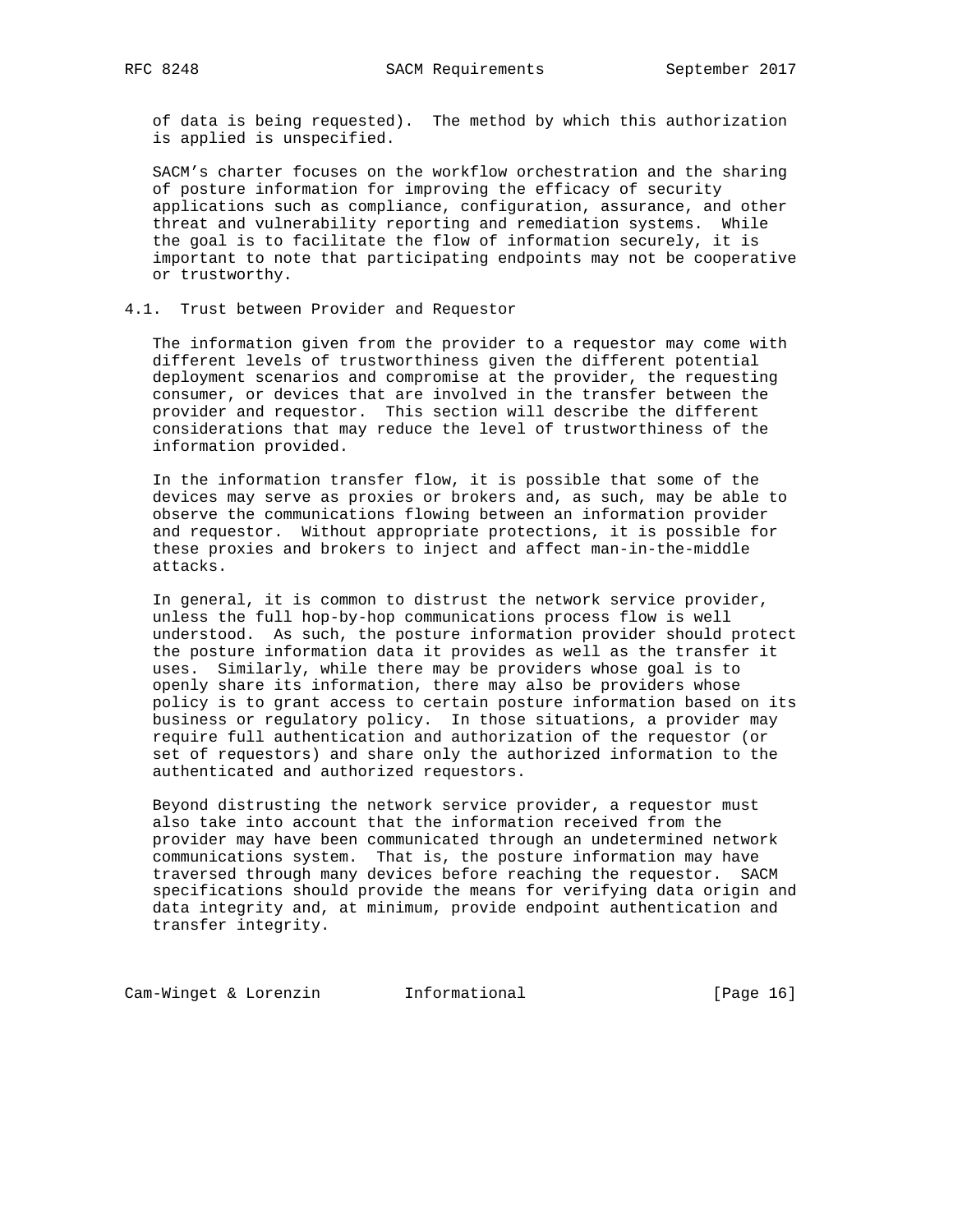A requestor may require data freshness indications, both knowledge of data origination as well as time of publication, so that it can make more informed decisions about the relevance of the data based on its currency and/or age.

 It is also important to note that endpoint assessment reports, especially as they may be provided by the target endpoint, may pose untrustworthy information. The considerations for this are described in Section 8 of [RFC5209].

 The trustworthiness of the posture information given by the provider to one or many requestors is dependent on several considerations. Some of these include the requestor requiring:

- o Full disclosure of the network topology path to the provider(s).
- o Direct (peer-to-peer) communication with the provider.
- o Authentication and authorization of the provider.
- o Either or both confidentiality and integrity at the transfer layer.
- o Either or both confidentiality and integrity at the data layer.
- 4.2. Privacy Considerations

 SACM information may contain sensitive information about the target endpoint as well as revealing identity information of the producer or consumer of such information. Similarly, as part of the SACM discovery mechanism, the capabilities and roles (e.g., SACM components enabled) advertised by the endpoint may be construed as private information.

 In addition to identity and SACM capabilities information disclosure, the use of timestamps (or other attributes that can be used as identifiers) could be further used to determine a target endpoint or user's behavioral patterns. Such attributes may also be deemed sensitive and may require further protection or obfuscation to meet privacy concerns. That is, there may be applications as well as business and regulatory practices that require that aspects of such information be hidden from any parties that do not need to know it.

 Data confidentiality can provide some level of privacy but may fall short where unnecessary data is still transmitted. In those cases, filtering requirements at the data model such as OP-005 must be applied to ensure that such data is not disclosed. [RFC6973]

Cam-Winget & Lorenzin **Informational** [Page 17]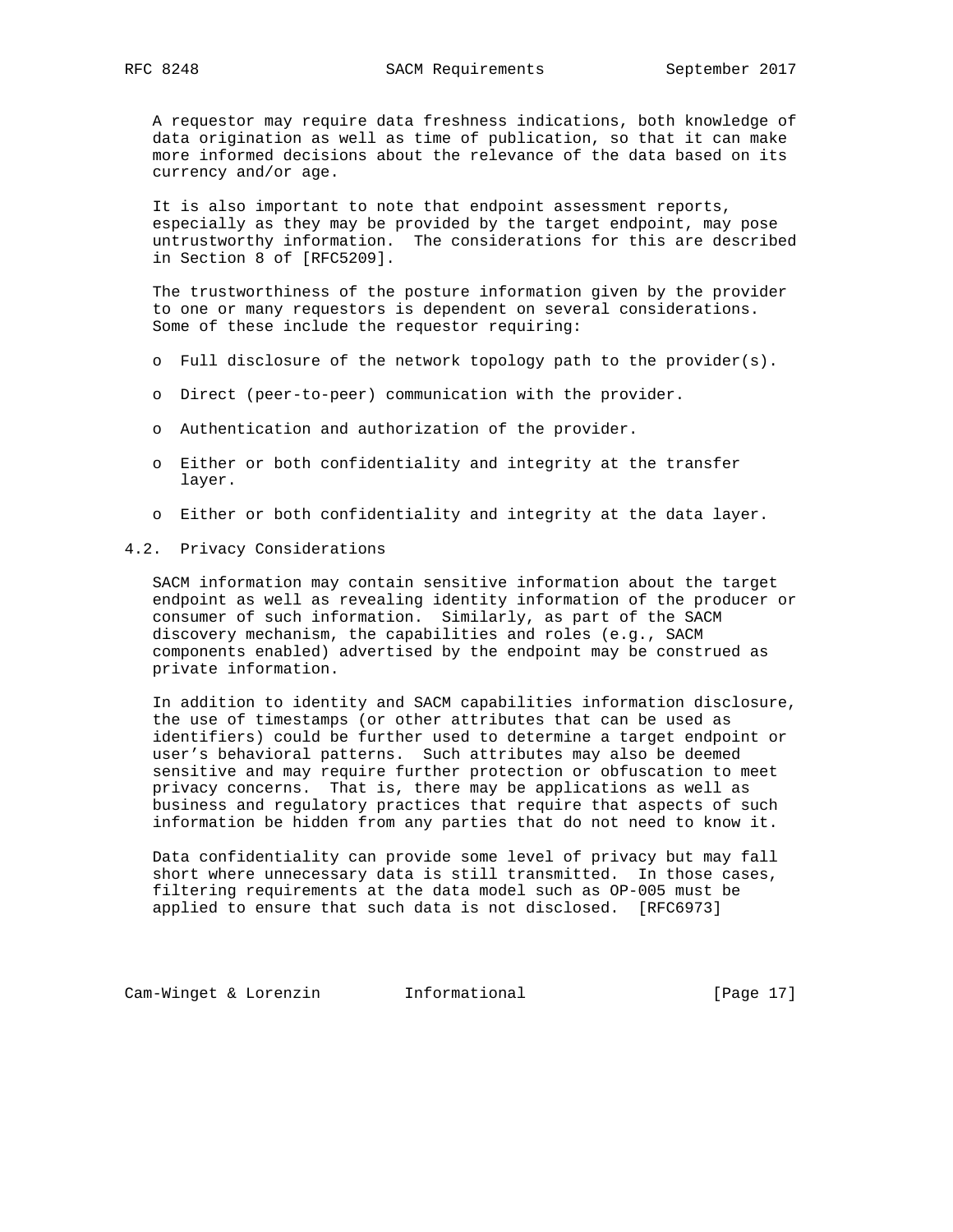provides guidelines that SACM protocols, information models, and data models should follow.

- 5. References
- 5.1. Normative References
	- [RFC7632] Waltermire, D. and D. Harrington, "Endpoint Security Posture Assessment: Enterprise Use Cases", RFC 7632, DOI 10.17487/RFC7632, September 2015, <https://www.rfc-editor.org/info/rfc7632>.
- 5.2. Informative References
	- [RFC5209] Sangster, P., Khosravi, H., Mani, M., Narayan, K., and J. Tardo, "Network Endpoint Assessment (NEA): Overview and Requirements", RFC 5209, DOI 10.17487/RFC5209, June 2008, <https://www.rfc-editor.org/info/rfc5209>.
	- [RFC6876] Sangster, P., Cam-Winget, N., and J. Salowey, "A Posture Transport Protocol over TLS (PT-TLS)", RFC 6876, DOI 10.17487/RFC6876, February 2013, <https://www.rfc-editor.org/info/rfc6876>.
	- [RFC6973] Cooper, A., Tschofenig, H., Aboba, B., Peterson, J., Morris, J., Hansen, M., and R. Smith, "Privacy Considerations for Internet Protocols", RFC 6973, DOI 10.17487/RFC6973, July 2013, <https://www.rfc-editor.org/info/rfc6973>.
	- [RFC7171] Cam-Winget, N. and P. Sangster, "PT-EAP: Posture Transport (PT) Protocol for Extensible Authentication Protocol (EAP) Tunnel Methods", RFC 7171, DOI 10.17487/RFC7171, May 2014, <https://www.rfc-editor.org/info/rfc7171>.
	- [TERMS] Birkholz, H., Lu, J., Strassner, J., and N. Cam-Winget, "Security Automation and Continuous Monitoring (SACM) Terminology", Work in Progress, draft-ietf-sacm terminology-13, July 2017.

## Acknowledgments

 The authors would like to thank Barbara Fraser, Jim Bieda, and Adam Montville for reviewing and contributing to this document. In addition, we recognize valuable comments and suggestions made by Jim Schaad and Chris Inacio.

Cam-Winget & Lorenzin Informational [Page 18]